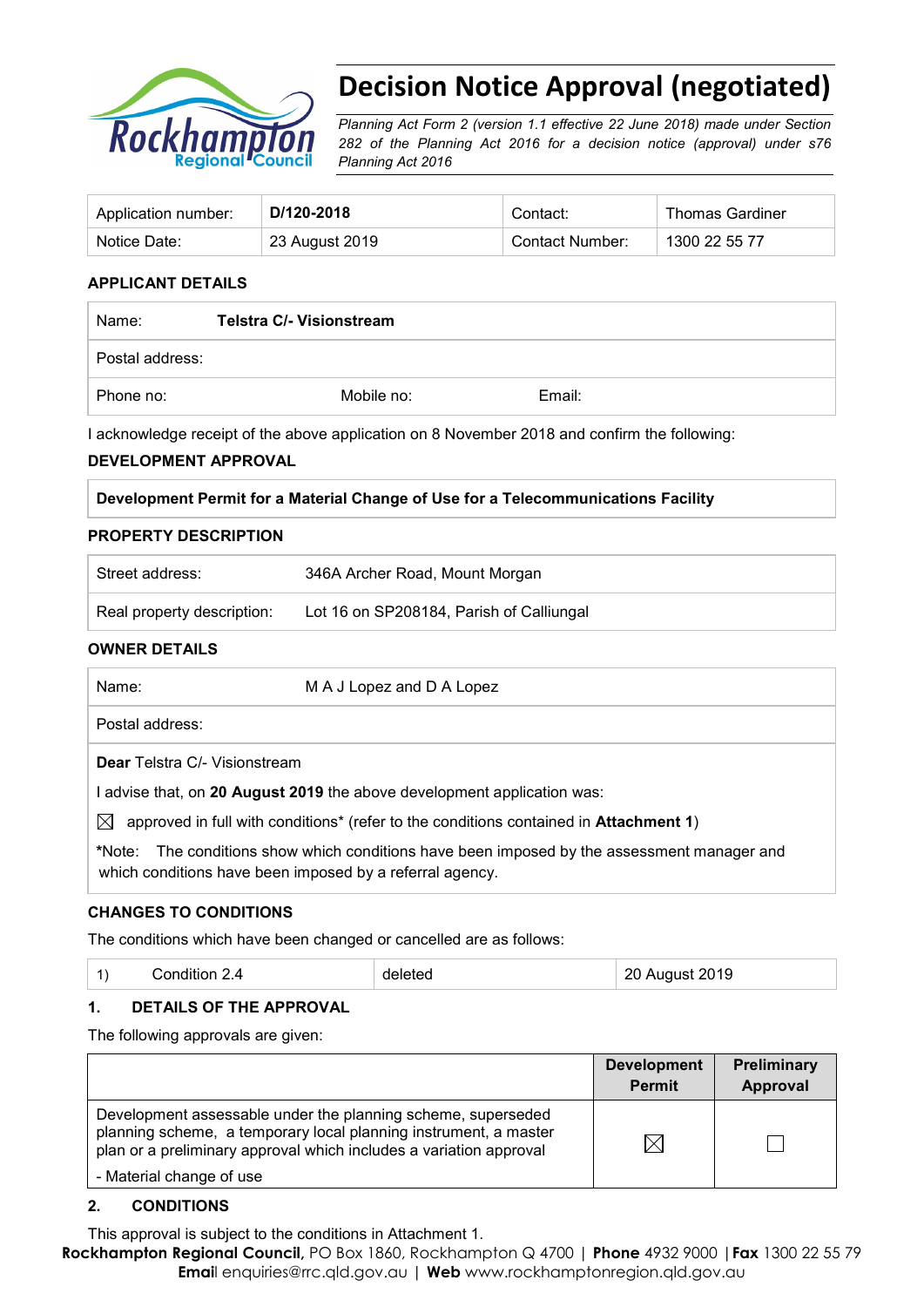# **3. FURTHER DEVELOPMENT PERMITS REQUIRED**

Please be advised that the following development permits are required to be obtained before the development can be carried out:

| Type of development permit required | Subject of the required development permit |
|-------------------------------------|--------------------------------------------|
| <b>Operational Works</b>            | Access Works                               |
| Building Works                      |                                            |

#### **4. SUBMISSIONS**

Properly made submissions were  $\boxtimes$ /were not  $\Box$  made in relation to the application.

There were 6 properly made submissions received from the following submitter(s);

| Name of principal submitter | <b>Residential or business address</b> | Electronic address (if provided) |
|-----------------------------|----------------------------------------|----------------------------------|
| J L Conway<br>1.            |                                        |                                  |
| S Pollock<br>2.             |                                        |                                  |
| W Clarke<br>3.              |                                        |                                  |
| L Rigby<br>4.               |                                        |                                  |
| 5.<br>K Whalen              |                                        |                                  |
| C Chappell<br>6.            |                                        |                                  |

# **5. REFERRAL AGENCIES**

The following Referral Agencies were activated by this application.

| For an application involving                                                                                                                                                       | Name of<br>agency                                                                                        | <b>Status</b> | <b>Address</b>                                                              |
|------------------------------------------------------------------------------------------------------------------------------------------------------------------------------------|----------------------------------------------------------------------------------------------------------|---------------|-----------------------------------------------------------------------------|
| <b>CLEARING NATIVE VEGETATION</b>                                                                                                                                                  |                                                                                                          |               |                                                                             |
| local categorising instrument                                                                                                                                                      | Schedule 10, Part 3, Division 4, Table 3 - Material change of use that is assessable development under a |               |                                                                             |
| Development application for a material change of<br>use that is assessable development under a local<br>categorising instrument and relates to a lot that is<br>5ha or larger, if- | Department<br>of Natural<br>Resources<br>and Mines                                                       | Concurrence   | Department of State<br>Development,<br>Manufacturing,<br>Infrastructure and |
| (a) the application-                                                                                                                                                               |                                                                                                          |               | Planning                                                                    |
| (i) is for a preliminary approval that includes a<br>variation request; and                                                                                                        |                                                                                                          |               | Online:<br>https://prod2.dev-                                               |
| (ii) relates to a lot that contains native vegetation<br>shown on the regulated vegetation management<br>map as a category A area or category B area; and                          |                                                                                                          |               | assess.gld.gov.au/suit<br>e/                                                |
| (iii) is for a material change of use, other than a                                                                                                                                |                                                                                                          |               | Postal:                                                                     |
| non-referable material change of use; or                                                                                                                                           |                                                                                                          |               | <b>PO Box 113</b>                                                           |
| (b) the application is not stated in paragraph (a)<br>and all of the following apply-                                                                                              |                                                                                                          |               | Rockhampton Qld<br>4700                                                     |
| (i) the material change of use does not involve<br>prescribed clearing;                                                                                                            |                                                                                                          |               |                                                                             |
| (ii) accepted operational work may be carried out<br>because of the material change of use, or the                                                                                 |                                                                                                          |               |                                                                             |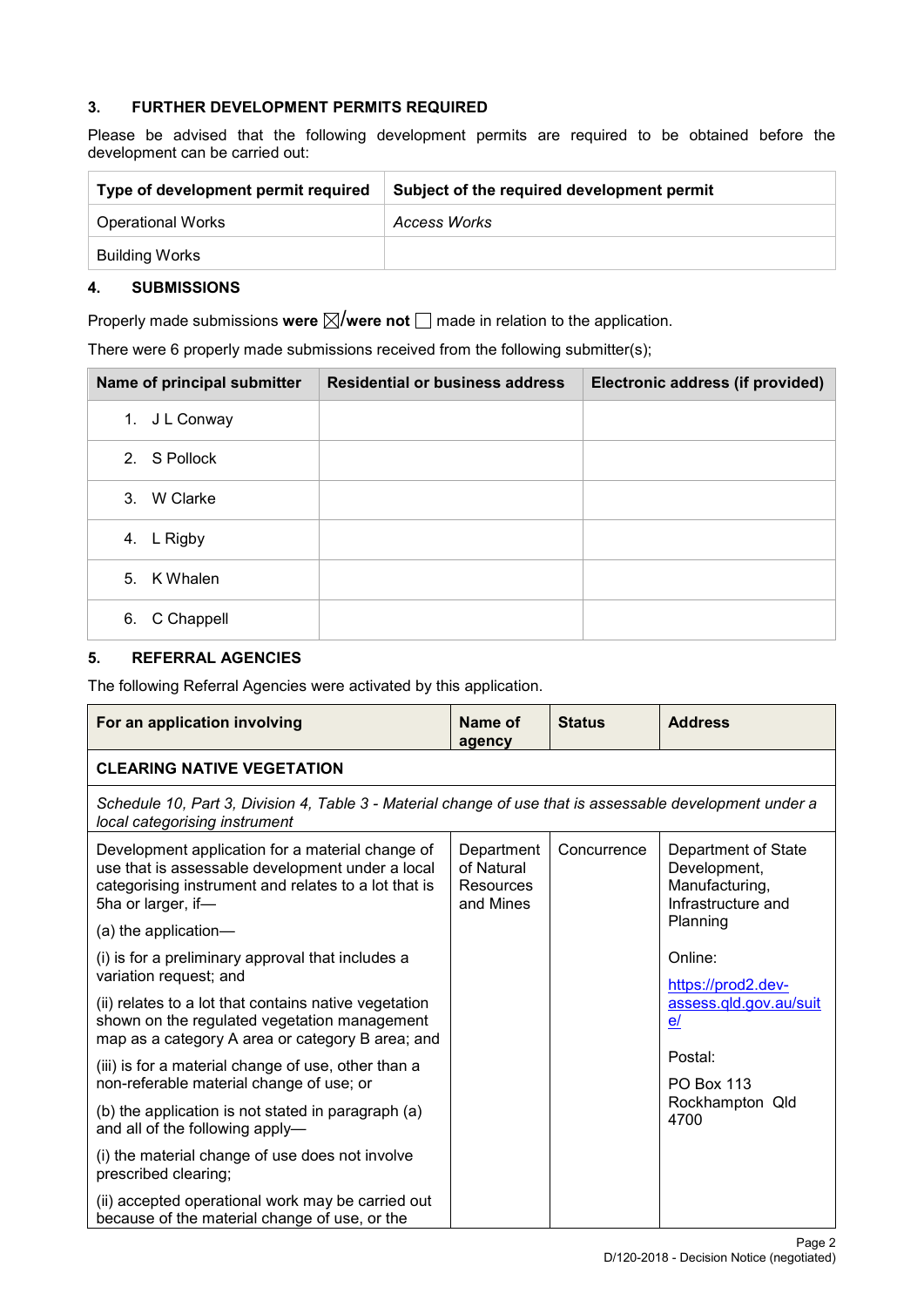| material change of use involves operational work<br>that is assessable development under section 5;                                                                                                                                                                                            |  |
|------------------------------------------------------------------------------------------------------------------------------------------------------------------------------------------------------------------------------------------------------------------------------------------------|--|
| (iii) the accepted operational work or assessable<br>operational work includes development other than<br>the clearing of regulated regrowth vegetation on<br>freehold land, indigenous land, or land the subject<br>of a lease given under the Land Act for agriculture<br>or grazing purposes |  |

# **6. THE APPROVED PLANS**

**The approved development must be completed and maintained generally in accordance with the approved drawings and documents:**

| <b>Plan/Document Name</b>           | <b>Plan/Document Reference</b> | Dated            |
|-------------------------------------|--------------------------------|------------------|
| Site Access and Locality Plan       | Q115564 S1, Rev 2              | 18 November 2018 |
| Site Layout                         | Q115564 S1-1, Rev 2            | 18 November 2018 |
| Antenna Layout                      | Q115564 S1-2, Rev 2            | 18 November 2018 |
| North West Elevation                | Q115564 S3, Rev 2              | 18 November 2018 |
| Antenna Configuration Table         | Q115564 S3-1, Rev 2            | 18 November 2018 |
| <b>Ecological Assessment Report</b> | PR132412-45, Ver 3             | 7 December 2018  |

# **7. CURRENCY PERIOD FOR THE APPROVAL (s.85 of the Planning Act)**

The standard relevant periods stated in section 85 of *Planning Act 20016* apply to each aspect of development in this approval, if not stated in the conditions of approval attached.

# **8. STATEMENT OF REASONS**

| Description of the<br>development |    | The proposed development is for Material Change of Use for a<br><b>Telecommunications Facility</b>                                                                                                                                                                               |
|-----------------------------------|----|----------------------------------------------------------------------------------------------------------------------------------------------------------------------------------------------------------------------------------------------------------------------------------|
| <b>Reasons for Decision</b>       | a) | The proposed Telecommunications Facility is ideally situated in a<br>Rural Zone because it is not in proximity to any sensitive land uses<br>and is located outside of the Rockhampton region's major urban<br>footprint;                                                        |
|                                   | b) | The siting and design of the proposed Telecommunications Facility will<br>have minimal impacts on visual, landscape and scenic amenity values<br>on the surrounding community;                                                                                                   |
|                                   | C) | The proposed Telecommunications Facility is located in a location on<br>the subject site that requires minimal clearing of native vegetation;                                                                                                                                    |
|                                   | d) | The<br>electromagnetic<br>emissions<br>from<br>the<br>proposed<br>Telecommunications Facility are 0.15% of the safe levels identified by<br>ARPANSA and will have minimal public health effects on the<br>surrounding local community;                                           |
|                                   | e) | The proposed use does not compromise the strategic framework in the<br>Rockhampton Region Planning Scheme 2015;                                                                                                                                                                  |
|                                   | f  | Assessment of the development against the relevant zone purpose,<br>planning scheme codes and planning scheme policies demonstrates<br>that the proposed development will not cause significant adverse<br>impacts on the surrounding natural environment, built environment and |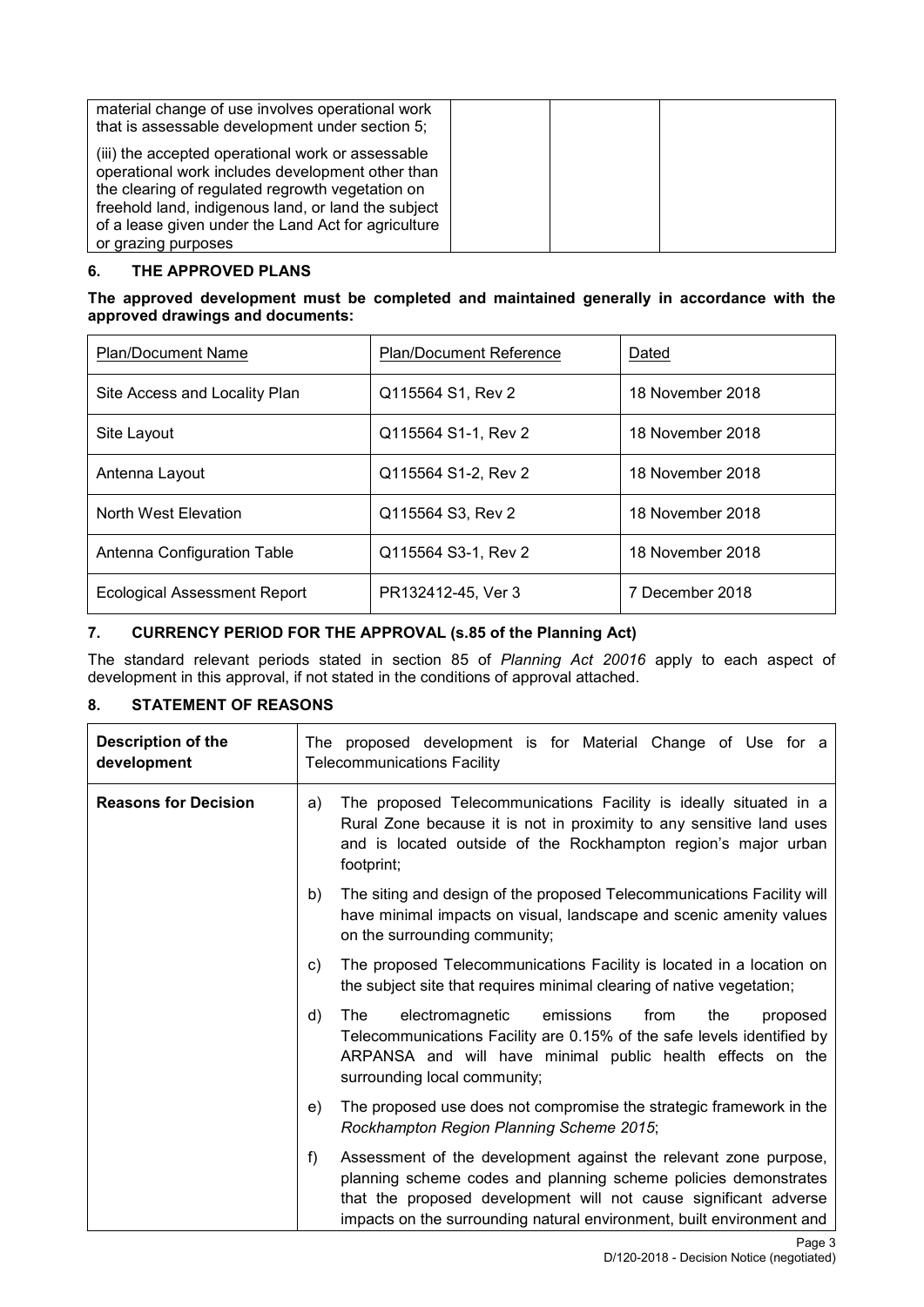|                                                 | infrastructure, community facilities, or local character and amenity;                                                                                                                                                                                                                                                                                                              |                                                                                                                                                                                                                                                                                                 |  |
|-------------------------------------------------|------------------------------------------------------------------------------------------------------------------------------------------------------------------------------------------------------------------------------------------------------------------------------------------------------------------------------------------------------------------------------------|-------------------------------------------------------------------------------------------------------------------------------------------------------------------------------------------------------------------------------------------------------------------------------------------------|--|
|                                                 | The proposed development does not compromise the relevant State                                                                                                                                                                                                                                                                                                                    |                                                                                                                                                                                                                                                                                                 |  |
|                                                 | g)<br>Planning Policy; and                                                                                                                                                                                                                                                                                                                                                         |                                                                                                                                                                                                                                                                                                 |  |
|                                                 | On balance, the application should be approved because the<br>h)                                                                                                                                                                                                                                                                                                                   |                                                                                                                                                                                                                                                                                                 |  |
|                                                 | circumstances favour Council exercising its discretion to approve the<br>application even though the development does not comply with an                                                                                                                                                                                                                                           |                                                                                                                                                                                                                                                                                                 |  |
|                                                 | aspect of the assessment benchmarks.                                                                                                                                                                                                                                                                                                                                               |                                                                                                                                                                                                                                                                                                 |  |
| <b>Assessment Benchmarks</b>                    | benchmarks:                                                                                                                                                                                                                                                                                                                                                                        | The proposed development was assessed against the following assessment                                                                                                                                                                                                                          |  |
|                                                 | Rural Zone Code;<br>$\bullet$                                                                                                                                                                                                                                                                                                                                                      |                                                                                                                                                                                                                                                                                                 |  |
|                                                 | <b>Biodiversity Overlay Code;</b><br>٠                                                                                                                                                                                                                                                                                                                                             |                                                                                                                                                                                                                                                                                                 |  |
|                                                 | <b>Bushfire Hazard Overlay Code;</b><br>Steep Land Overlay Code; and                                                                                                                                                                                                                                                                                                               |                                                                                                                                                                                                                                                                                                 |  |
|                                                 |                                                                                                                                                                                                                                                                                                                                                                                    | Telecommunications Facilities and Utilities Code.                                                                                                                                                                                                                                               |  |
| <b>Compliance with</b><br>assessment benchmarks |                                                                                                                                                                                                                                                                                                                                                                                    | The development was assessed against all of the assessment benchmarks<br>listed above and complies with all of these with the exceptions listed below.                                                                                                                                          |  |
|                                                 | <b>Assessment</b><br><b>Benchmark</b>                                                                                                                                                                                                                                                                                                                                              | Reasons for the approval despite non-<br>compliance with benchmark                                                                                                                                                                                                                              |  |
|                                                 | Rural Zone Code                                                                                                                                                                                                                                                                                                                                                                    | The<br>of<br>height<br>location<br>the<br>and<br>Telecommunications Facility will not<br>unduly<br>impact on the existing amenity and character of<br>the locality. The colour and design of the<br>proposed Telecommunications Facility will limit<br>the visual impact on the adjoining area. |  |
|                                                 | <b>Biodiversity Overlay</b><br>The siting of the Telecommunications Facility will<br>only require the removal of minimal vegetation.<br>Code<br>The clearing of vegetation was identified in an<br>Ecological Assessment Report and mitigation<br>measures were identified to limit the potential<br>impacts on the environmental values of the<br>development site and surrounds. |                                                                                                                                                                                                                                                                                                 |  |
|                                                 | Telecommunications<br>The height of the Telecommunications Facility is<br><b>Facilities and Utilities</b><br>necessary in order to meet the required coverage<br>Code<br>requirements. The tower will be painted in a<br>colour that will blend as much as possible into the<br>surrounding area.                                                                                  |                                                                                                                                                                                                                                                                                                 |  |
| <b>Relevant Matters</b>                         | matters:                                                                                                                                                                                                                                                                                                                                                                           | The proposed development was assessed against the following relevant                                                                                                                                                                                                                            |  |
|                                                 | The proposed Telecommunications Facility is infrastructure that has<br>been identified as necessary under the Australian Government's<br>Mobile Black Spot Program to improve mobile phone coverage and<br>competition in regional and remote Australia.                                                                                                                           |                                                                                                                                                                                                                                                                                                 |  |
| <b>Matters raised in</b>                        | <b>Issue</b>                                                                                                                                                                                                                                                                                                                                                                       | How matter was dealt with                                                                                                                                                                                                                                                                       |  |
| submissions                                     | The EME report shows<br>a value that will be                                                                                                                                                                                                                                                                                                                                       | Council requested the submission of a further<br>EME report to address this concern raised in the                                                                                                                                                                                               |  |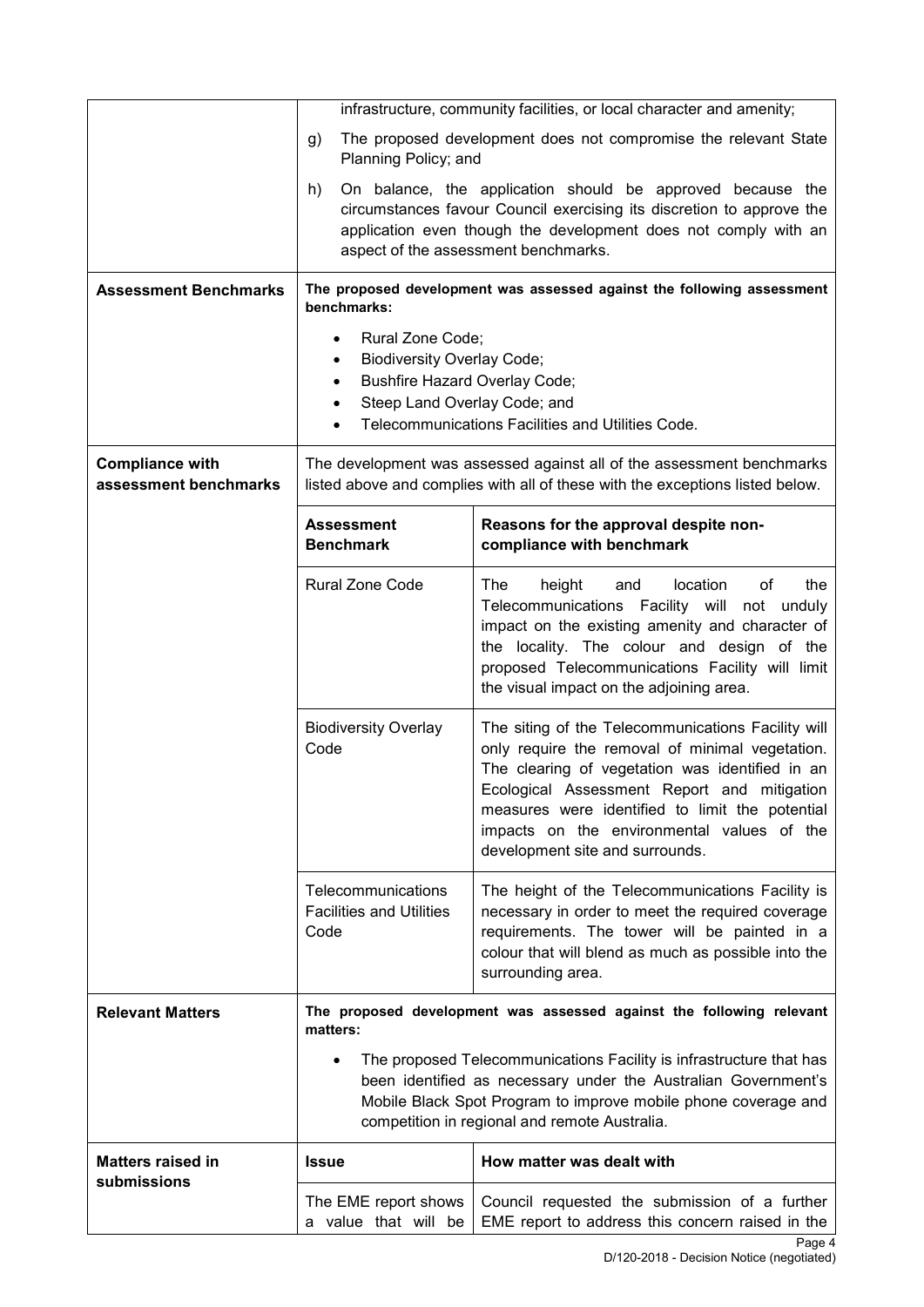| different to the location<br>of our home due to<br>elevation.                                                        | public submission (dated: 5 March 2019) to<br>identify EME levels at each of the submitter's<br>premises. The report provided clear evidence that<br>none of the EME levels at these locations<br>exceeded the previously identified level of 0.15%<br>of the public exposure limit.                                                                                                                                                                                                                                               |
|----------------------------------------------------------------------------------------------------------------------|------------------------------------------------------------------------------------------------------------------------------------------------------------------------------------------------------------------------------------------------------------------------------------------------------------------------------------------------------------------------------------------------------------------------------------------------------------------------------------------------------------------------------------|
| The EME levels will<br>increase with<br>future<br>co-location.                                                       | Any future co-location at the subject site must<br>meet the requirements of the Telecommunication<br>(Low-impact Facilities) Determination 2018 (Low<br>Impact Determination). If the future co-location did<br>not meet the requirements of a 'low-impact<br>facility', then a further material change of use<br>application to Council would be required. The<br>application would have to demonstrate that the<br>future co-location would still comply with<br>ARPANSA's requirements for the public exposure<br>limit to EME. |
| Concerned about the<br>health<br>impacts<br>οf<br>EME.                                                               | The current research that ARPANSA bases their<br>EME public exposure limits from indicates that<br>there are no established health effects from low<br>exposure to EME from mobile phone base station<br>antennas.                                                                                                                                                                                                                                                                                                                 |
| Property prices<br>will<br>decrease due to the<br>Telecommunications<br>Facility.                                    | Property values are not a planning matter.                                                                                                                                                                                                                                                                                                                                                                                                                                                                                         |
| The effect that any<br>lighting will have on<br>the local residents and<br>fauna.                                    | The height and location of the tower does not<br>require any lighting by the Civil Aviation Safety<br>Authority. There will be no lighting at the facility,<br>including the tower, so there will be no impact on<br>the local residents or fauna. A condition will be<br>added for the development to be in accordance<br>with the relevant Australian Standard for outdoor<br>lighting.                                                                                                                                          |
| The impact of EME on<br>the<br>bat<br>and<br>bee<br>colonies.                                                        | There is limited evidence to show that EME has<br>any significant environmental impact on flora and<br>fauna.                                                                                                                                                                                                                                                                                                                                                                                                                      |
| The<br>television<br>will<br>reception<br>be<br>impacted<br>and<br>will<br>require signal boosters<br>to compensate. | Interference with TV signals and internet services<br>from Telecommunications Facility are usually<br>by strong<br>signals outside<br>of TV<br>caused<br>frequencies which overload the amplifier. A signal<br>booster would not fix this problem and there are<br>other alternate, cheaper solutions available if<br>there are any issues.                                                                                                                                                                                        |
| The heavy machinery<br>used<br>the<br>during<br>construction<br>of<br>the<br>Telecommunications                      | The applicant will only use the roads if there has<br>been no more than short-term moderate rain on<br>the road. Once constructed there will be minimal<br>visits required as it will be an unmanned station.                                                                                                                                                                                                                                                                                                                      |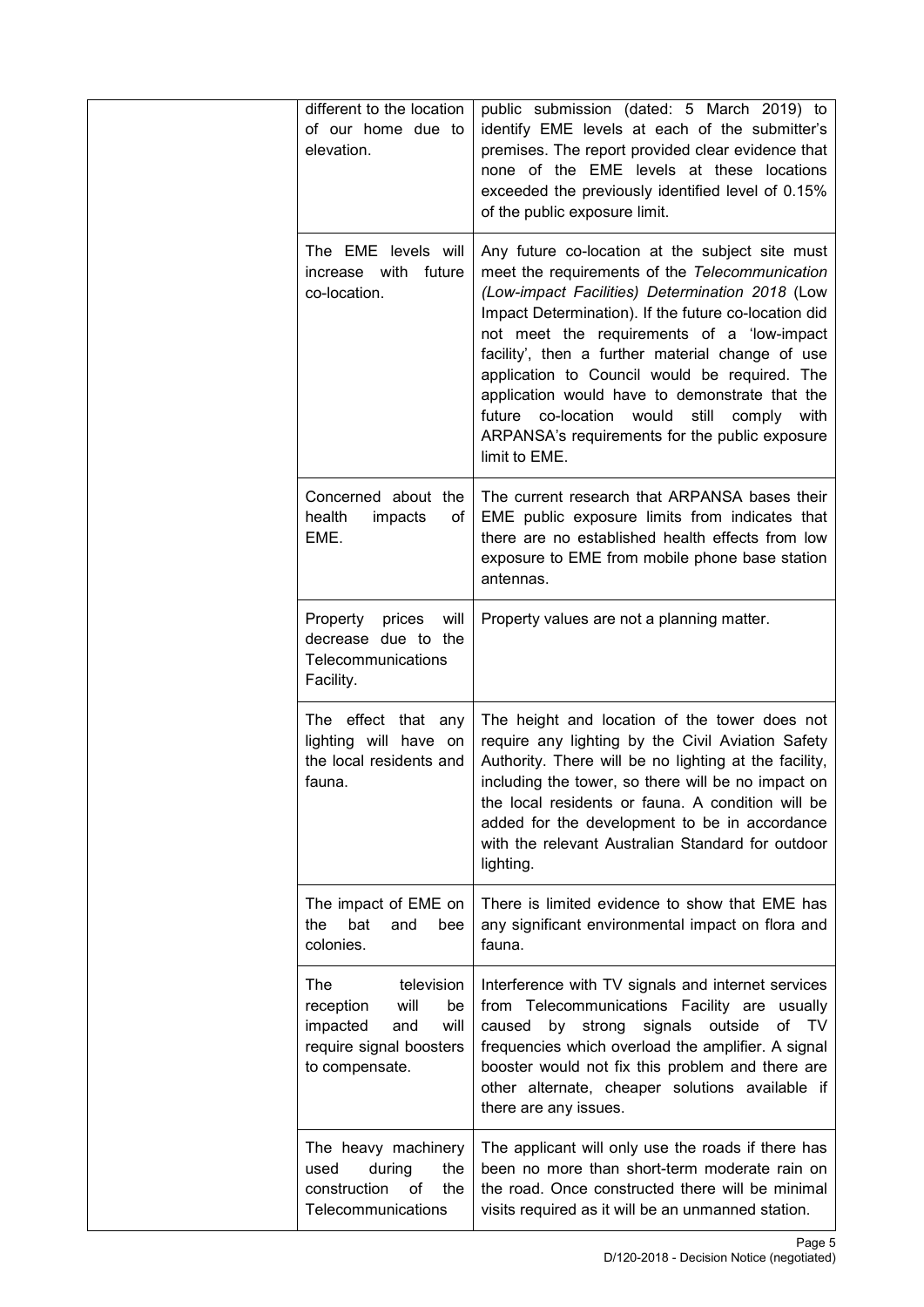|                                            | will<br>Facility<br>cause<br>further deterioration of<br>the local road.           |                                                                                                                                                                    |  |
|--------------------------------------------|------------------------------------------------------------------------------------|--------------------------------------------------------------------------------------------------------------------------------------------------------------------|--|
|                                            | applicant<br>The l<br>could<br>selected other<br>have<br>sites ahead of this site. | The applicant's scope was limited by the Mobile<br>Black Spot Program and the best site was<br>selected following a candidate site study within<br>the scope area. |  |
| <b>Matters prescribed by</b><br>regulation | The State Planning Policy - Part E;                                                |                                                                                                                                                                    |  |
|                                            | The Central Queensland Regional Plan;<br>$\bullet$                                 |                                                                                                                                                                    |  |
|                                            | The Rockhampton Region Planning Scheme 2015; and                                   |                                                                                                                                                                    |  |
|                                            | $\bullet$<br>application.                                                          | The common material, being the material submitted with the                                                                                                         |  |

# **9. APPEAL RIGHTS**

The rights of an applicant to appeal to a tribunal or the Planning and Environment Court against a decision about a development application are set out in chapter 6, part 1 of the *Planning Act 2016*. For particular applications, there may also be a right to make an application for a declaration by a tribunal (see chapter 6, part 2 of the *Planning Act 2016).*

#### *Appeal by an applicant*

An applicant for a development application may appeal to the Planning and Environment Court against the following:

- the refusal of all or part of the development application
- a provision of the development approval
- the decision to give a preliminary approval when a development permit was applied for
- a deemed refusal of the development application.

An applicant may also have a right to appeal to the Development tribunal. For more information, see schedule 1 of the *Planning Act 2016*.

#### *Appeal by an eligible submitter*

An eligible submitter for a development application may appeal to the Planning and Environment Court against the decision to approve the application, to the extent the decision relates to:

- any part of the development application that required impact assessment
- a variation request.

The timeframes for starting an appeal in the Planning and Environment Court are set out in section 229 of the *Planning Act 2016*.

**Attachment 2** is an extract from the *Planning Act 2016* that sets down the applicant's appeal rights and the appeal rights of a submitter.

#### **10. WHEN THE DEVELOPMENT APPROVAL TAKES EFFECT**

This development approval takes effect:

From the time the decision notice is given  $-$  if there is no submitter and the applicant does not appeal the decision to the court.

Or

When the submitter's appeal period ends  $-$  if there is a submitter and the applicant does not appeal the decision to the court.

Or

Subject to the decision of the court, when the appeal is finally decided  $-$  if an appeal is made to the court.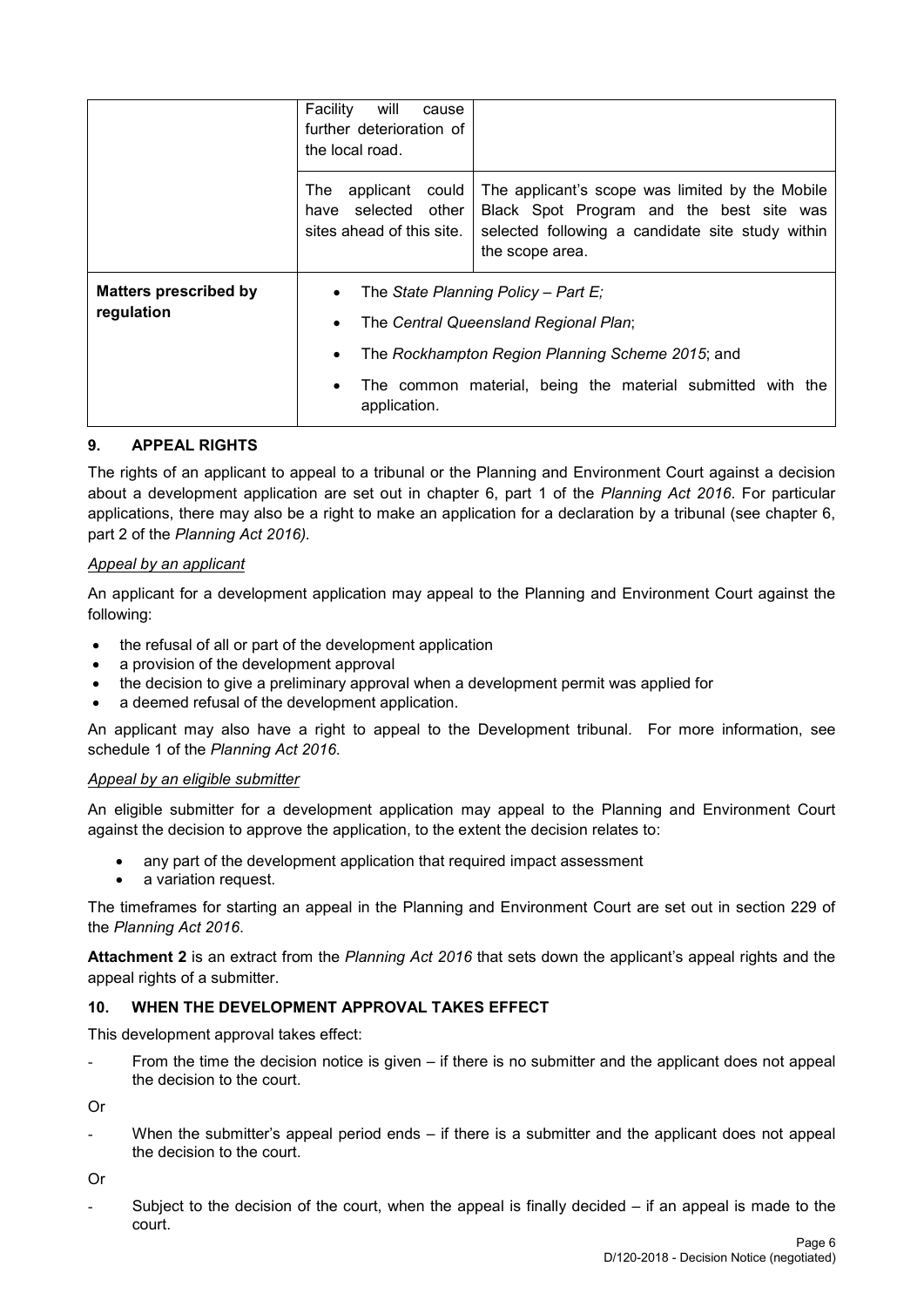#### **11. ASSESSMENT MANAGER**

| Name: | Tarnya Fitzgibbon      | Signature: | Date: 23 August 2019 |
|-------|------------------------|------------|----------------------|
|       | <b>COORDINATOR</b>     |            |                      |
|       | DEVELOPMENT ASSESSMENT |            |                      |

C/C Department of State Development, Manufacturing, Infrastructure and Planning - [RockhamptonSARA@dsdmip.qld.gov.au](mailto:RockhamptonSARA@dsdmip.qld.gov.au)

#### **Attachment 1 – Conditions of the approval**

*Part 1* **–** *Conditions imposed by the assessment manager [Note: where a condition is imposed about infrastructure under Chapter 4 of the Planning Act 2016, the relevant provision of the Act under which this condition was imposed must be specified.]*

*Part 2 – Conditions required by the referral agency response* 

**Attachment 2—Extract on appeal rights**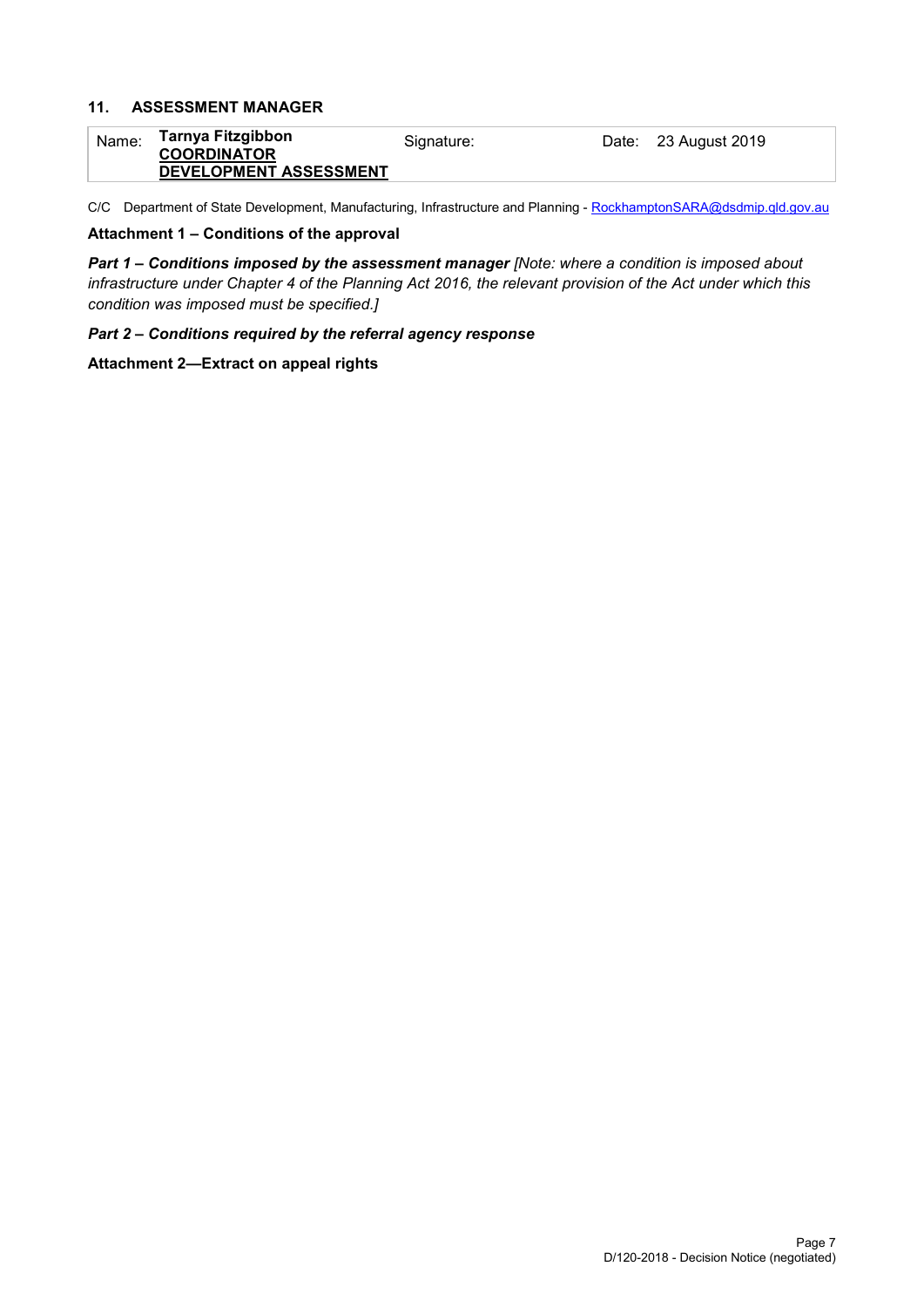

# **Attachment 1 – Part 1 Rockhampton Regional Council Conditions**

*Planning Act 2016*

# ADMINISTRATION

- 1.1 The Developer and his employee, agent, contractor or invitee is responsible for ensuring compliance with the conditions of this development approval.
- 1.2 Where these Conditions refer to "Council" in relation to requiring Council to approve or to be satisfied as to any matter, or conferring on the Council a function, power or discretion, that role may be fulfilled in whole or in part by a delegate appointed for that purpose by the Council.
- 1.3 All conditions, works, or requirements of this development must be undertaken, completed, and be accompanied by a Compliance Certificate for any operational works required by this development approval:
	- 1.3.1 to Council's satisfaction;
	- 1.3.2 at no cost to Council; and
	- 1.3.3 prior to the commencement of the use.

unless otherwise stated.

- 1.4 Infrastructure requirements of this development approval must be contributed to the relevant authorities, where applicable, at no cost to Council, prior to the commencement of the use, unless otherwise stated.
- 1.5 The following further Development Permits must be obtained prior to the commencement of any works associated with their purposes:
	- 1.5.1 Operational Works:
		- (i) Access Works; and
	- 1.5.2 Building Works.
- 1.6 All works must be designed, constructed and maintained in accordance with the relevant Council policies, guidelines and standards, unless otherwise stated.
- 1.7 All engineering drawings/specifications, design and construction works must be in accordance with the requirements of the relevant *Australian Standards* and must be approved, supervised and certified by a Registered Professional Engineer of Queensland.

# 2.0 APPROVED PLANS AND DOCUMENTS

2.1 The approved development must be completed and maintained generally in accordance with the approved plans and documents, except where amended by any condition of this development approval:

| <b>Plan/Document Name</b>        | <b>Plan/Document Reference</b> | Dated            |
|----------------------------------|--------------------------------|------------------|
| Site Access and Locality<br>Plan | Q115564 S1, Rev 2              | 18 November 2018 |
| Site Layout                      | Q115564 S1-1, Rev 2            | 18 November 2018 |
| Antenna Layout                   | Q115564 S1-2, Rev 2            | 18 November 2018 |
| North West Elevation             | Q115564 S3, Rev 2              | 18 November 2018 |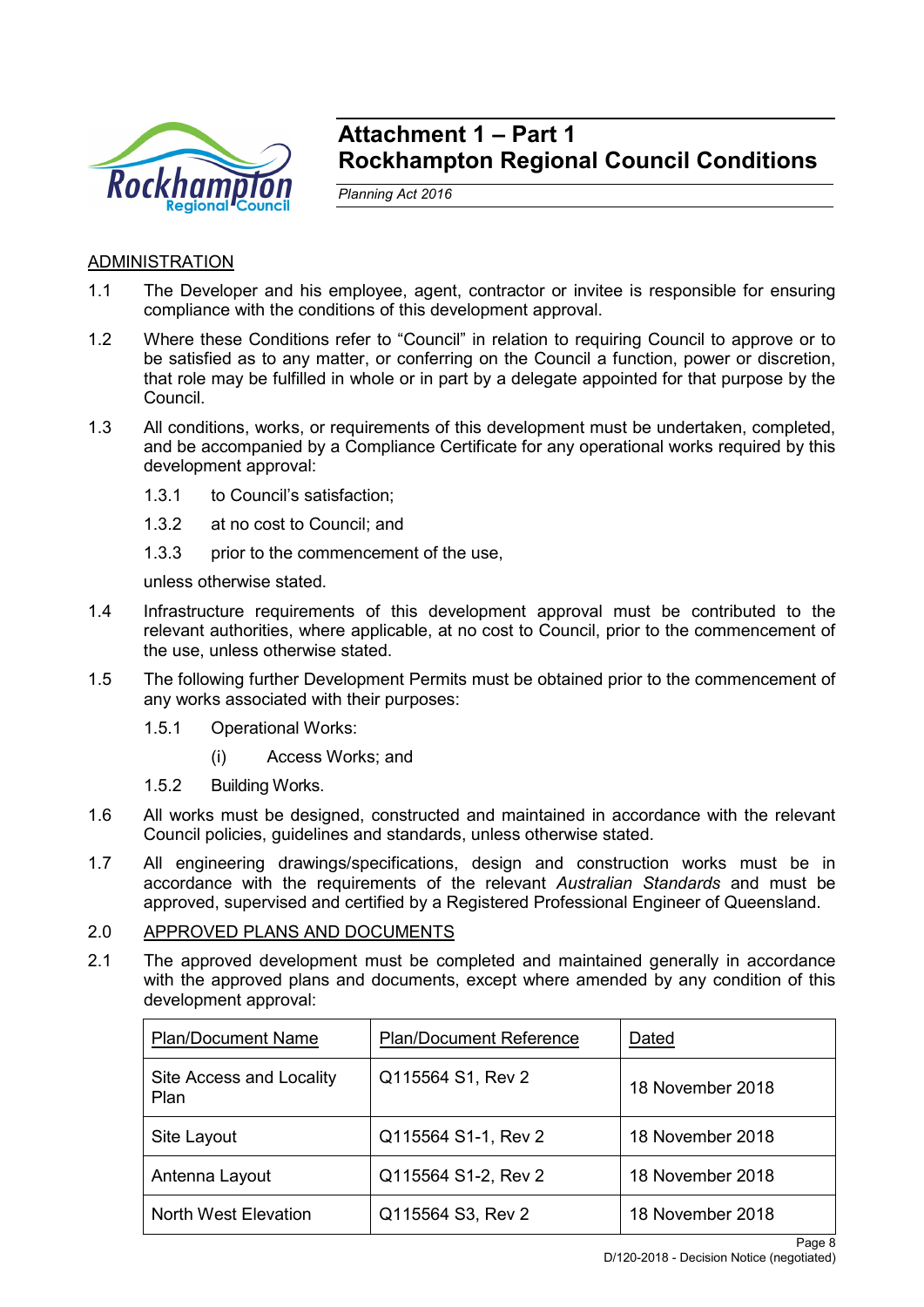| <b>Plan/Document Name</b>              | <b>Plan/Document Reference</b> | Dated            |
|----------------------------------------|--------------------------------|------------------|
| Antenna Configuration<br>Table         | Q115564 S3-1, Rev 2            | 18 November 2018 |
| <b>Ecological Assessment</b><br>Report | PR132412-45, Ver 3             | 7 December 2018  |

- 2.2 Where there is any conflict between the conditions of this development approval and the details shown on the approved plans and documents, the conditions of this development approval must prevail.
- 2.3 Where conditions require the above plans or documents to be amended, the revised document(s) must be submitted for approval by Council prior to the commencement of the use.

# 3.0 ACCESS WORKS

- 3.1 A Development Permit for Operational Works (access works) must be obtained prior to the commencement of any access works on the development site.
- 3.2 All access works must be designed and constructed in accordance with the approved plans (refer to condition 2.1), *Capricorn Municipal Development Guidelines*.
- 3.3 The existing access from Archer Road to the development must be upgraded to comply with the requirements of the *Capricorn Municipal Development Guidelines*.
- 3.4 All vehicles must ingress and egress the development in a forward gear.

# 4.0 SITE WORKS

- 4.1 All earthworks must be undertaken in accordance with *Australian Standard AS3798 "Guidelines on earthworks for commercial and residential developments".*
- 4.2 Site works must be constructed such that they do not, at any time, in any way restrict, impair or change the natural flow of runoff water, or cause a nuisance or worsening to surrounding land or infrastructure.

#### 5.0 ASSET MANAGEMENT

5.1 Any alteration necessary to electricity, telephone, water mains, sewerage mains, and/or public utility installations resulting from the development or in connection with the development, must be undertaken and completed at no cost to Council.

#### 6.0 ENVIRONMENTAL

- 6.1 An Erosion Control and Stormwater Control Management Plan in accordance with the *Capricorn Municipal Design Guidelines*, must be implemented, monitored and maintained for the duration of the development works, and until all exposed soil areas are permanently stabilised (for example, turfed, hydromulched, concreted, or landscaped). The plan must be available on-site for inspection by Council Officers whilst all works are being carried out.
- 6.2 Implement the mitigation measures outlined in the Ecological Assessment Report (refer to condition 2.1).

# 7.0 ENVIRONMENTAL HEALTH

- 7.1 Any lighting devices associated with the development, such as sensory lighting, must be positioned on the development site and shielded so as not to cause glare or other nuisance to nearby residents and motorists. Night lighting must be designed, constructed and operated in accordance with *Australian Standard AS4282 "Control of the obtrusive effects of outdoor lighting"*.
- 7.2 Noise emitted from the activity must not cause an environmental nuisance.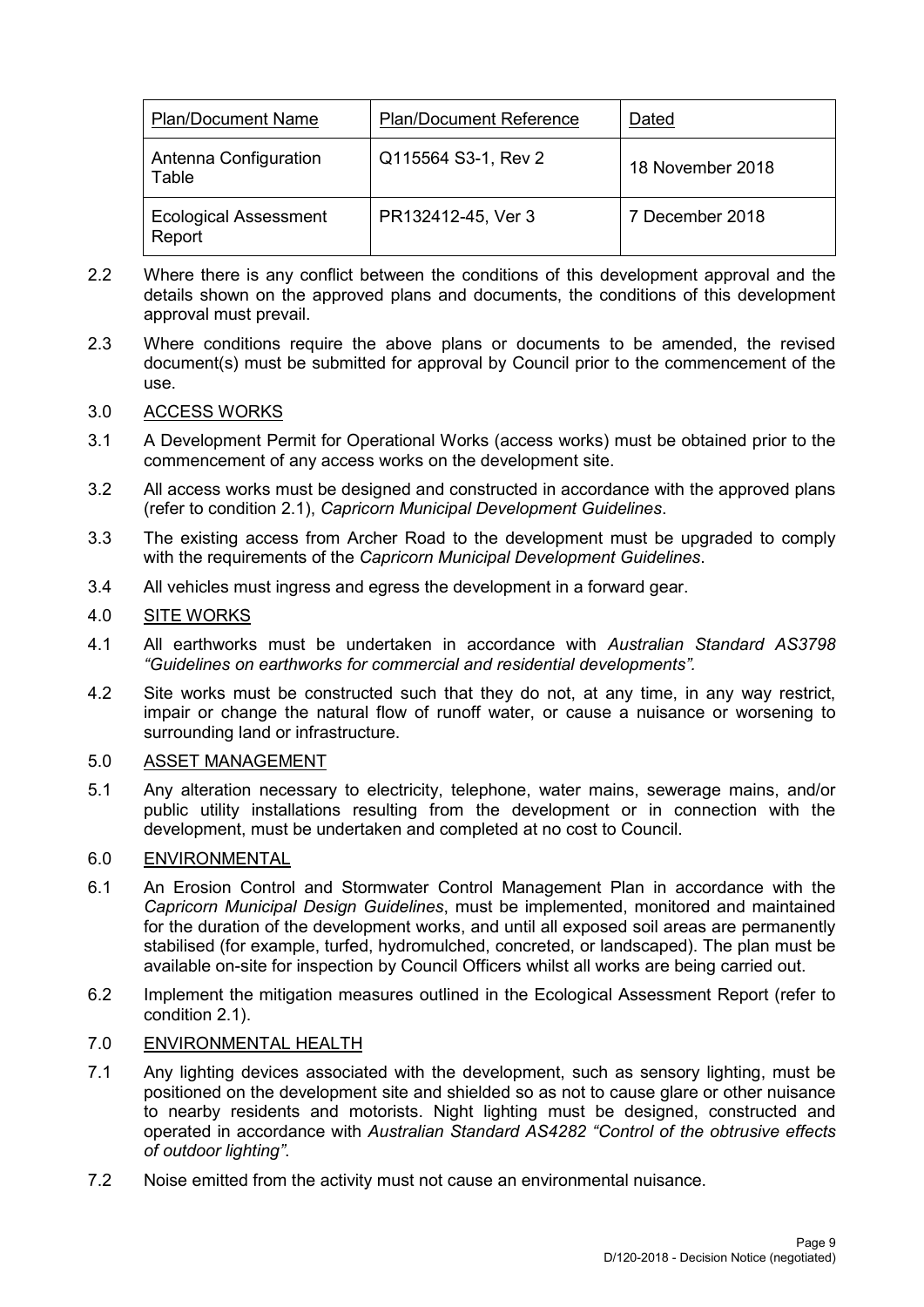- 7.3 Operations on the site must have no significant impact on the amenity of adjoining premises or the surrounding area due to the emission of light, noise or dust.
- 7.4 When requested by Council, nuisance monitoring must be undertaken and recorded within three (3) months, to investigate any genuine complaint of nuisance caused by noise, light or dust. An analysis of the monitoring data and a report, including nuisance mitigation measures, must be provided to Council within fourteen (14) days of the completion of the investigation.

#### 8.0 OPERATING PROCEDURES

- 8.1 All construction materials, waste, waste skips, machinery and contractors' vehicles must be located and stored or parked within the development site. Storage of materials or parking of construction machinery or contractors' vehicles must not occur within residential Streets.
- 8.2 The hours of operations for the construction of the development site must be limited to 0700 hours to 1800 hours on Monday to Friday only, with no operations on Saturdays, Sundays or Public Holidays.

# ADVISORY NOTES

#### NOTE 1. Aboriginal Cultural Heritage

It is advised that under section 23 of the *Aboriginal Cultural Heritage Act 2003*, a person who carries out an activity must take all reasonable and practicable measures to ensure the activity does not harm Aboriginal cultural heritage (the "cultural heritage duty of care"). Maximum penalties for breaching the duty of care are listed in the Aboriginal cultural heritage legislation. The information on Aboriginal cultural heritage is available on the Department of Aboriginal and Torres Strait Islander and Partnerships website [www.datsip.qld.gov.au.](http://www.datsip.qld.gov.au/)

#### NOTE 2. General Environmental Duty

General environmental duty under the *Environmental Protection Act 1994* prohibits unlawful environmental nuisance caused by noise, aerosols, particles, dust, ash, fumes, light, odour or smoke beyond the boundaries of the development site during all stages of the development including earthworks, construction and operation.

#### NOTE 3. General Safety Of Public During Construction

The *Work Health and Safety Act 2011* and *Manual of Uniform Traffic Control Devices* must be complied with in carrying out any construction works, and to ensure safe traffic control and safe public access in respect of works being constructed on a road.

# NOTE 4. Works in Road Reserve Permit

It is advised that a Works in Road Reserve Permit (including a fee for the vehicle crossover and compliant with Standard *Capricorn Municipal Development Guidelines, Standard* Drawings) may be accepted in place of the application for a Development Permit for Operational Works (access works).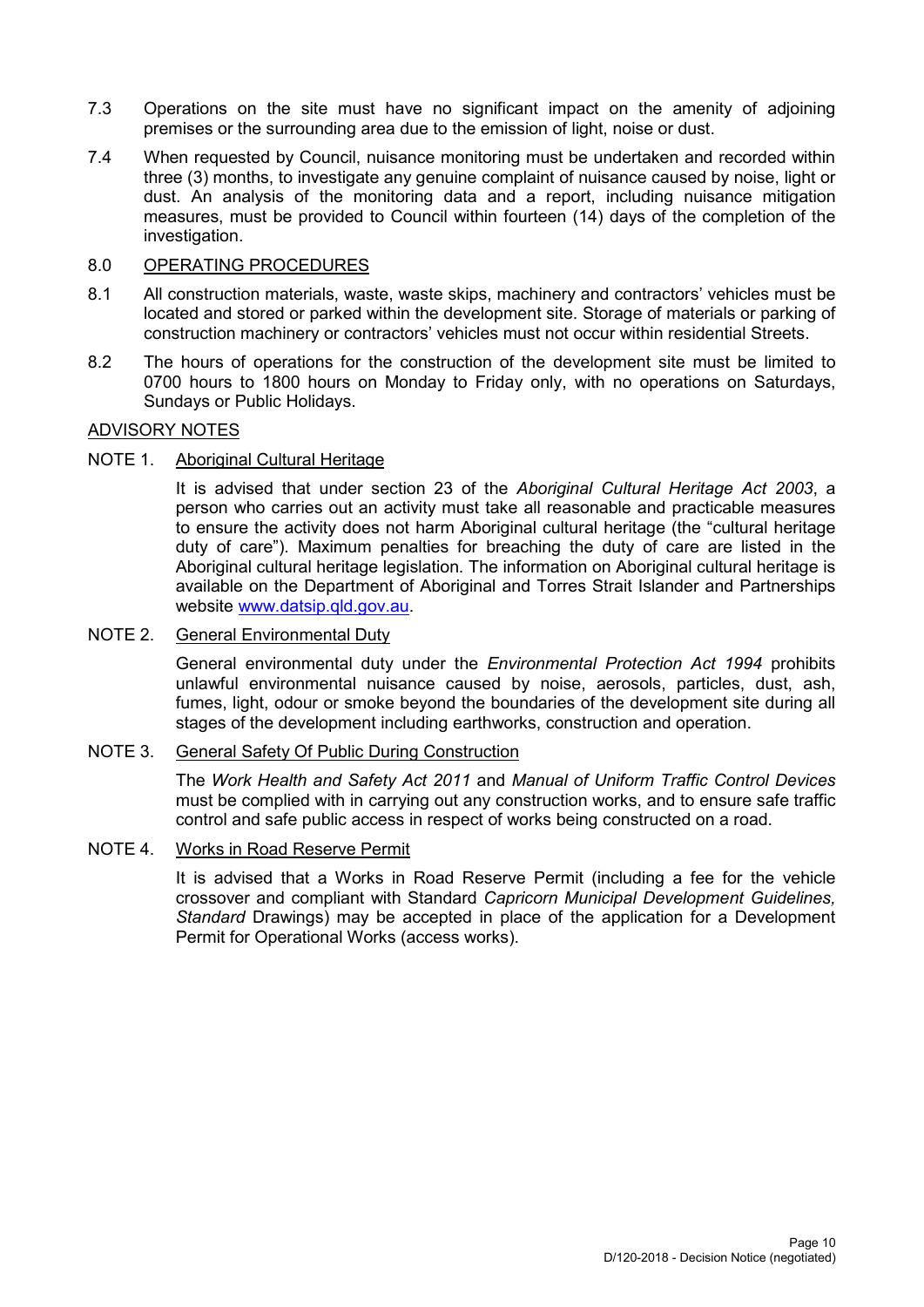

**Attachment 1 – Part 2 Referral Agency Conditions - Department of State Development, Manufacturing, Infrastructure and Planning**

*Planning Act 2016*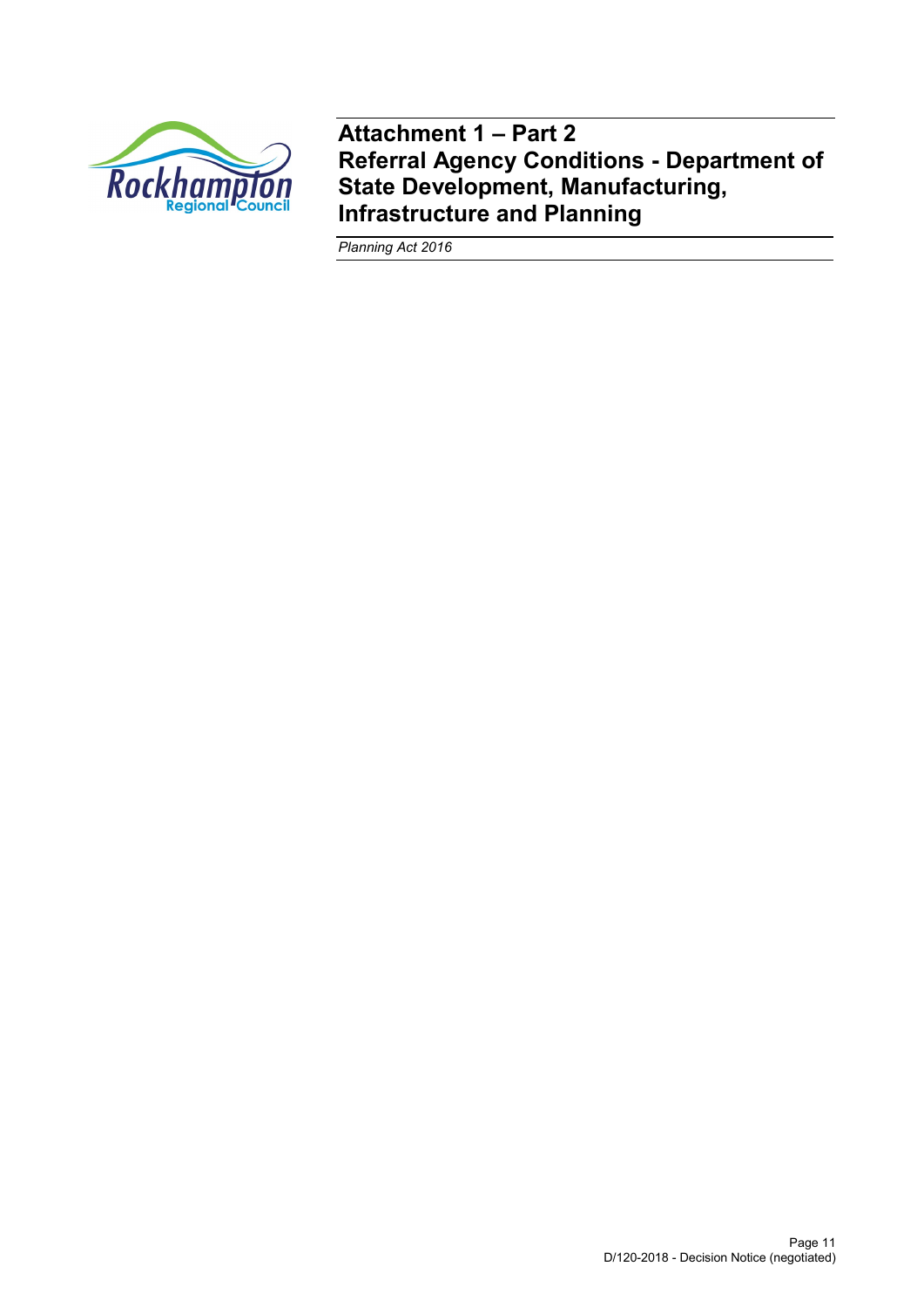

# **Attachment 2 - Appeal Rights**

*PLANNING ACT 2016*

The following is an extract from the *Planning Act 2016 (Chapter 6)*

#### *Appeal rights*

#### *229 Appeals to tribunal or P&E Court*

- (1) Schedule 1 states—
	- (a) matters that may be appealed to— (i)either a tribunal or the P&E Court; or (ii)only a tribunal; or
	- (iii)only the P&E Court; and
	- (b) the person— (i)who may appeal a matter (the **appellant**); and (ii)who is a respondent in an appeal of the matter; and (iii)who is a co-respondent in an appeal of the matter; and
		- (iv)who may elect to be a co-respondent in an appeal of the matter.
- (2) An appellant may start an appeal within the appeal period. (3) The **appeal period** is—
	- (a) for an appeal by a building advisory agency—10 business days after a decision notice for the decision is given to the agency or
	- (b) for an appeal against a deemed refusal—at any time after the deemed refusal happens; or
	- (c) for an appeal against a decision of the Minister, under chapter 7, part 4, to register premises or to renew the registration of premises—20 business days after a notice is published under section 269(3)(a) or (4); or
	- (d) for an appeal against an infrastructure charges notice—20 business days after the infrastructure charges notice is given to the person; or
	- (e) for an appeal about a deemed approval of a development application for which a decision notice has not been given—30 business days after the applicant gives the deemed approval notice to the assessment manager; or
	- (f) for any other appeal—20 business days after a notice of the decision for the matter, including an enforcement notice, is given to the person.

#### Note—

See the P&E Court Act for the court's power to extend the appeal period.

- (4) Each respondent and co-respondent for an appeal may be heard in the appeal.
- (5) If an appeal is only about a referral agency's response, the assessment manager may apply to the tribunal or P&E Court to withdraw from the appeal.
- (6) To remove any doubt, it is declared that an appeal against an infrastructure charges notice must not be about—
	- (a) the adopted charge itself; or
	- (b) for a decision about an offset or refund—
		- (i) the establishment cost of trunk infrastructure identified in a LGIP; or

(ii) the cost of infrastructure decided using the method included in the local government's charges resolution.

# **230 Notice of appeal**

- (1) An appellant starts an appeal by lodging, with the registrar of the tribunal or P&E Court, a notice of appeal that—
	- (a) is in the approved form; and
	- (b) succinctly states the grounds of the appeal.
- (2) The notice of appeal must be accompanied by the required fee.
- (3) The appellant or, for an appeal to a tribunal, the registrar must, within the service period, give a copy of the notice of appeal to—
	- (a) the respondent for the appeal; and
	- (b) each co-respondent for the appeal; and
- (c) for an appeal about a development application under schedule 1, table 1, item 1—each principal submitter for the development application; and
- (d) for an appeal about a change application under schedule 1, table 1, item 2—each principal submitter for the change application; and
- (e) each person who may elect to become a corespondent for the appeal, other than an eligible submitter who is not a principal submitter in an appeal under paragraph (c) or (d); and
- (f) for an appeal to the P&E Court—the chief executive; and
- (g) for an appeal to a tribunal under another Act—any other person who the registrar considers appropriate.
- (4) The **service period** is—
	- (a) if a submitter or advice agency started the appeal in the P&E Court—2 business days after the appeal is started; or
	- (b) otherwise—10 business days after the appeal is started.
- (5) A notice of appeal given to a person who may elect to be a co-respondent must state the effect of subsection
- (6) A person elects to be a co-respondent by filing a notice of election, in the approved form, within 10 business days after the notice of appeal is given to the person*.*

#### **231 Other appeals**

- (1) Subject to this chapter, schedule 1 and the P&E Court Act, unless the Supreme Court decides a decision or other matter under this Act is affected by jurisdictional error, the decision or matter is non-appealable.
- (2) The Judicial Review Act 1991, part 5 applies to the decision or matter to the extent it is affected by jurisdictional error.
- (3) A person who, but for subsection (1) could have made an application under the Judicial Review Act 1991 in relation to the decision or matter, may apply under part 4 of that Act for a statement of reasons in relation to the decision or matter.
- (4) In this section— **decision** includes—
	- (a) conduct engaged in for the purpose of making a decision; and
	- (b) other conduct that relates to the making of a decision; and
	- (c) the making of a decision or the failure to make a decision; and
	- (d) a purported decision; and
	- (e) a deemed refusal.
- **non-appealable**, for a decision or matter, means the decision or matter—
	- (a) is final and conclusive; and
	- (b) may not be challenged, appealed against, reviewed, quashed, set aside or called into question in any other way under the Judicial Review Act 1991 or otherwise, whether by the Supreme Court, another court, a tribunal or another entity; and
	- (c) is not subject to any declaratory, injunctive or other order of the Supreme Court, another court, a tribunal or another entity on any ground.

#### **232 Rules of the P&E Court**

- (1) A person who is appealing to the P&E Court must comply with the rules of the court that apply to the appeal.
- (2) However, the P&E Court may hear and decide an appeal even if the person has not complied with rules of the P&E Court.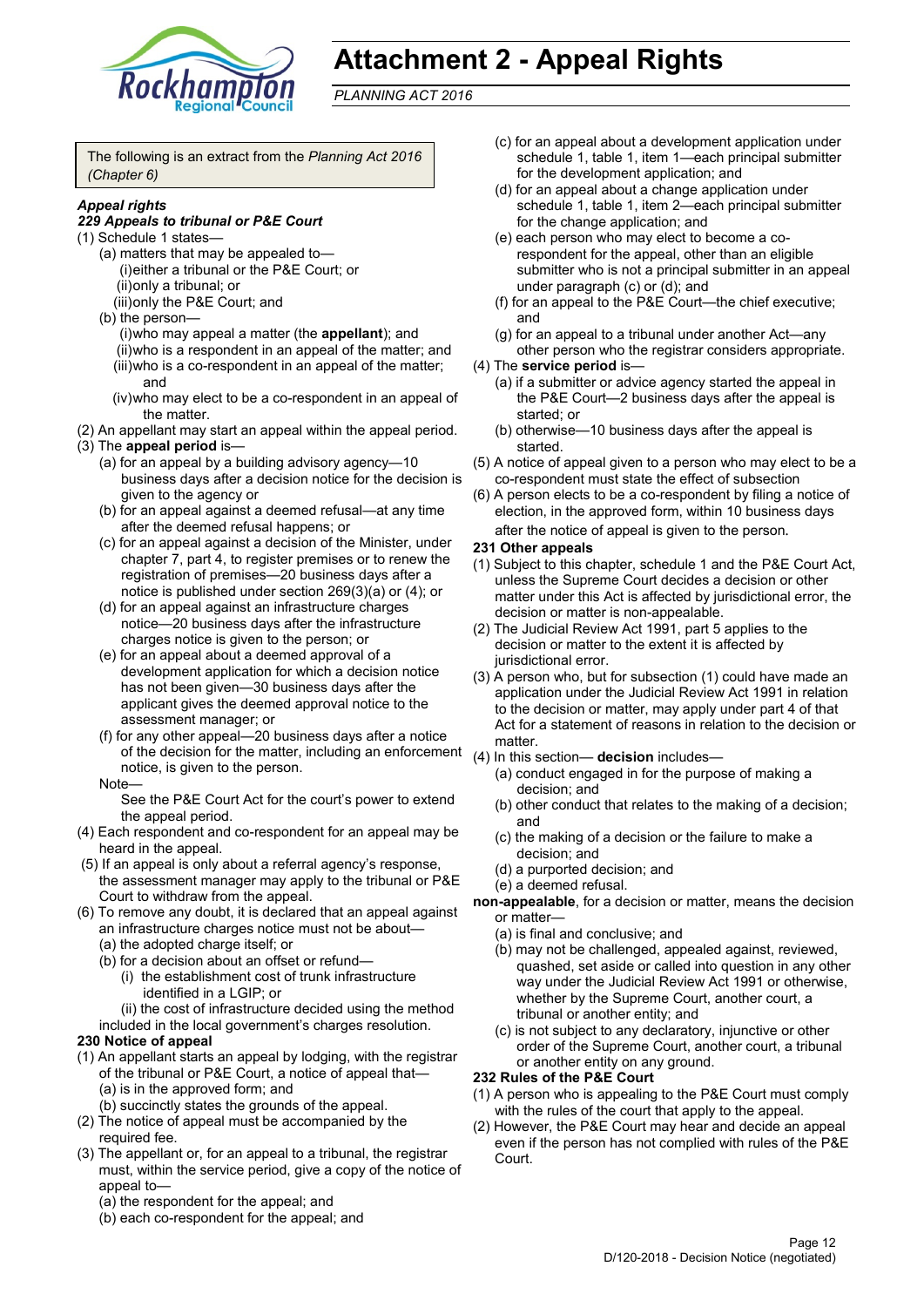

# **Appeal Rights**

*PLANNING ACT 2016*

# **Schedule 1**

#### **Appeals section 229 1 Appeal rights and parties to appeals**

- (1) Table 1 states the matters that may be appealed to—(a) the P&E court; or (b) a tribunal.
- (2) However, table 1 applies to a tribunal only if the matter involves—
	- (a) the refusal, or deemed refusal of a development application, for—
	- (i) a material change of use for a classified building; or
	- (ii) operational work associated with building work, a retaining wall, or a tennis court; or (b) a provision of a development approval for—
	- (i) a material change of use for a classified building; or
- (ii) operational work associated with building work, a retaining wall, or a tennis court; or
	- (c) if a development permit was applied for—the decision to give a preliminary approval for—
		- (i) a material change of use for a classified building; or
		- (ii) operational work associated with building work, a retaining wall, or a tennis court; or
	- (d) a development condition if—
		- (i) the development approval is only for a material change of use that involves the use of a building classified under the Building Code as a class 2 building; and
		- (ii) the building is, or is proposed to be, not more than 3 storeys; and
		- (iii) the proposed development is for not more than 60 sole-occupancy units; or
	- (e) a decision for, or a deemed refusal of, an extension application for a development approval that is only for a material change of use of a classified building; or
	- (f) a decision for, or a deemed refusal of, a change application for a development approval that is only for a material change of use of a classified building; or
	- (g) a matter under this Act, to the extent the matter relates to—
		- (i) the Building Act, other than a matter under that Act that may or must be decided by the Queensland Building and Construction Commission; or
			- (ii) the Plumbing and Drainage Act, part 4 or 5; or
	- (h) a decision to give an enforcement notice in relation to a matter under paragraphs (a) to (g); or
	- (i) a decision to give an infrastructure charges notice; or
	- (j) the refusal, or deemed refusal, of a conversion application; or
	- (k) a matter that, under another Act, may be appealed to the tribunal; or
	- (l) a matter prescribed by regulation.
- (3) Also, table 1 does not apply to a tribunal if the matter
- involves—
	- (a) for a matter in subsection  $(2)(a)$  to  $(d)$ -
		- (i) a development approval for which the development application required impact assessment; and
		- (ii) a development approval in relation to which the assessment manager received a properly made submission for the development application; or
	- (b) a provision of a development approval about the identification or inclusion, under a variation approval, of a matter for the development.
- (4) Table 2 states the matters that may be appealed only to the P&E Court.
- (5) Table 3 states the matters that may be appealed only to the tribunal.
- (6) In each table—
	- (a) column 1 states the appellant in the appeal; and
	- (b) column 2 states the respondent in the appeal; and
	- (c) column 3 states the co-respondent (if any) in the appeal; and
	- (d) column 4 states the co-respondents by election (if any) in the appeal.
- (7) If the chief executive receives a notice of appeal under section 230(3)(f), the chief executive may elect to be a corespondent in the appeal.

# **Table 1**

# **Appeals to the P&E Court and, for certain matters, to a tribunal**

1. Development applications

An appeal may be made against—

(a) the refusal of all or part of the development application; or

(b) the deemed refusal of the development application; or

(c) a provision of the development approval; or

(d) if a development permit was applied for—the decision to give a preliminary approval.

| Column 1      | Column 2                  | Column 3                                                                                           | Column 4                                                                                                                                     |
|---------------|---------------------------|----------------------------------------------------------------------------------------------------|----------------------------------------------------------------------------------------------------------------------------------------------|
| Appellant     | Respondent                | Co-respondent                                                                                      | Co-respondent by election                                                                                                                    |
|               |                           | $($ if any $)$                                                                                     | (if any)                                                                                                                                     |
| The applicant | The assessment<br>manager | If the appeal is about<br>a concurrence<br>agency's referral<br>response—the<br>concurrence agency | 1 A concurrence agency that is<br>not a co-respondent<br>2 If a chosen Assessment<br>manager is the respondent-<br>the prescribed assessment |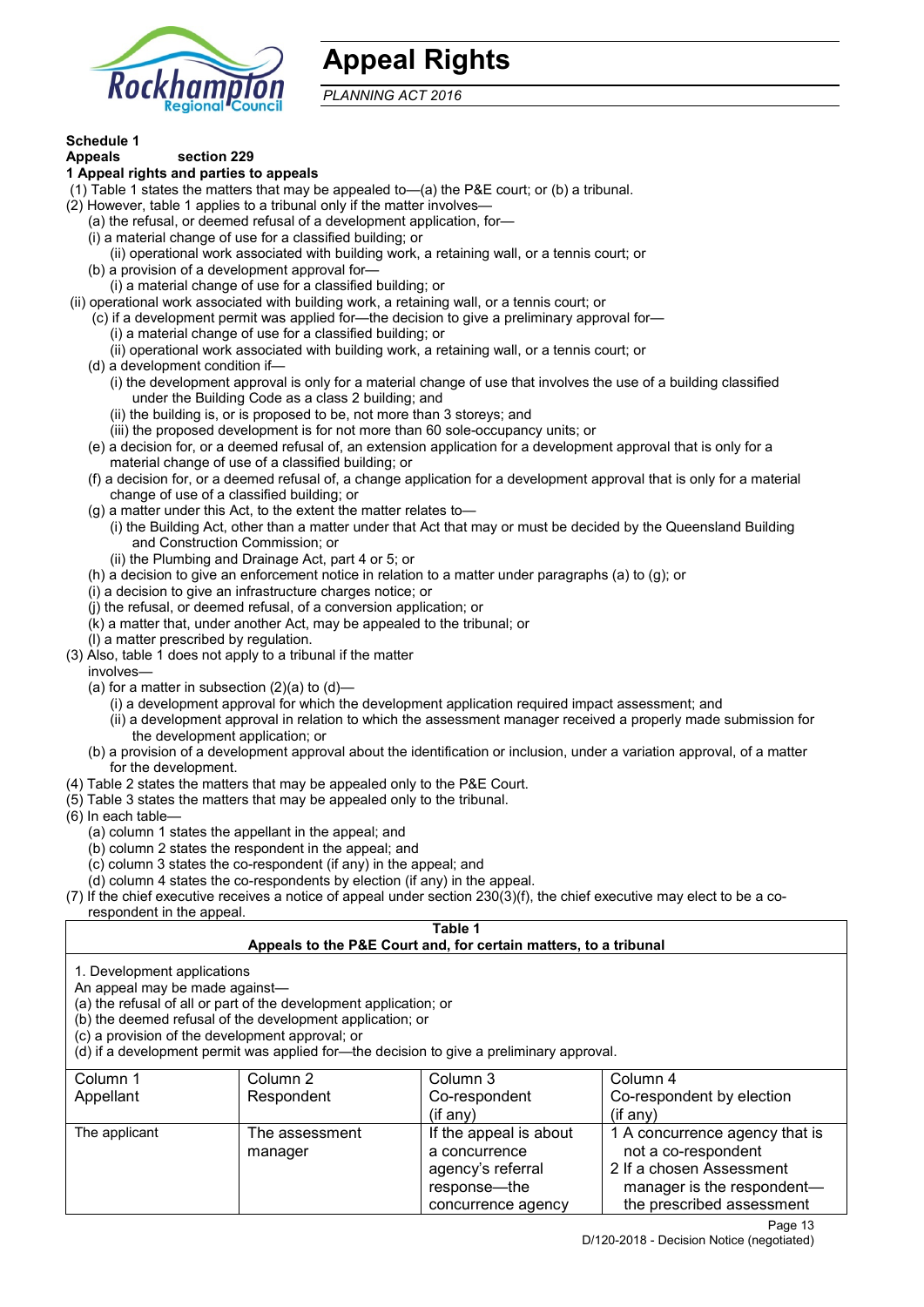| Table 1<br>Appeals to the P&E Court and, for certain matters, to a tribunal                                                                                                                                                                                                                                                                                                                                                                                                                                                                                                                                                                                                                                                                                                                                                                                                               |                                                                                                                               |                                                                 |                                                                                                                                                                                                                                                                                                                                                 |  |
|-------------------------------------------------------------------------------------------------------------------------------------------------------------------------------------------------------------------------------------------------------------------------------------------------------------------------------------------------------------------------------------------------------------------------------------------------------------------------------------------------------------------------------------------------------------------------------------------------------------------------------------------------------------------------------------------------------------------------------------------------------------------------------------------------------------------------------------------------------------------------------------------|-------------------------------------------------------------------------------------------------------------------------------|-----------------------------------------------------------------|-------------------------------------------------------------------------------------------------------------------------------------------------------------------------------------------------------------------------------------------------------------------------------------------------------------------------------------------------|--|
|                                                                                                                                                                                                                                                                                                                                                                                                                                                                                                                                                                                                                                                                                                                                                                                                                                                                                           |                                                                                                                               |                                                                 | manager<br>3 Any eligible advice agency for<br>the application<br>4 Any eligible submitter for the<br>application                                                                                                                                                                                                                               |  |
| 2. Change applications<br>An appeal may be made against-<br>(b) a deemed refusal of a change application.                                                                                                                                                                                                                                                                                                                                                                                                                                                                                                                                                                                                                                                                                                                                                                                 |                                                                                                                               |                                                                 | (a) a responsible entity's decision for a change application, other than a decision made by the P&E court; or                                                                                                                                                                                                                                   |  |
| Column 1<br>Appellant                                                                                                                                                                                                                                                                                                                                                                                                                                                                                                                                                                                                                                                                                                                                                                                                                                                                     | Column <sub>2</sub><br>Respondent                                                                                             | Column 3<br>Co-respondent<br>(if any)                           | Column 4<br>Co-respondent by election<br>(if any)                                                                                                                                                                                                                                                                                               |  |
| 1 The applicant<br>2 If the responsible<br>entity is the<br>assessment<br>manager-an<br>affected entity that<br>gave a pre-request<br>notice or response<br>notice                                                                                                                                                                                                                                                                                                                                                                                                                                                                                                                                                                                                                                                                                                                        | The responsible<br>entity                                                                                                     | If an affected entity<br>starts the appeal-the<br>applicant     | 1 A concurrence agency for the<br>development application<br>2 If a chosen assessment<br>manager is the respondent-<br>the prescribed assessment<br>manager<br>3 A private certifier for the<br>development application<br>4 Any eligible advice agency for<br>the change application<br>5 Any eligible submitter for the<br>change application |  |
| 3. Extension applications<br>An appeal may be made against-                                                                                                                                                                                                                                                                                                                                                                                                                                                                                                                                                                                                                                                                                                                                                                                                                               | (a) the assessment manager's decision about an extension application; or<br>(b) a deemed refusal of an extension application. |                                                                 |                                                                                                                                                                                                                                                                                                                                                 |  |
| Column 1<br>Appellant                                                                                                                                                                                                                                                                                                                                                                                                                                                                                                                                                                                                                                                                                                                                                                                                                                                                     | Column <sub>2</sub><br>Respondent                                                                                             | Column 3<br>Co-respondent<br>(if any)                           | Column 4<br>Co-respondent by election<br>$($ if any $)$                                                                                                                                                                                                                                                                                         |  |
| 1 The applicant<br>1<br>For a matter other<br>2<br>than a deemed<br>refusal of an<br>extension<br>application $-$ a<br>concurrence<br>agency, other than<br>the chief executive,<br>for the application                                                                                                                                                                                                                                                                                                                                                                                                                                                                                                                                                                                                                                                                                   | The assessment<br>manager                                                                                                     | If a concurrence<br>agency starts the<br>appeal - the applicant | If a chosen assessment<br>manager is the respondent – the<br>prescribed assessment manager                                                                                                                                                                                                                                                      |  |
| 4. Infrastructure charges notices<br>An appeal may be made against an infrastructure charges notice on 1 or more of the following grounds<br>a) The notice involved an error relating to -<br>(i) The application of the relevant adopted charge; or<br>Examples of errors in applying an adopted charge -<br>The incorrect application of gross floor area for a non-residential development<br>Applying an incorrect 'use category', under a regulation, to the development<br>The working out of extra demands, for section 120; or<br>(i)<br>An offset or refund; or<br>(ii)<br>b) The was no decision about an offset or refund; or<br>c) If the infrastructure charges notice states a refund will be given – the timing for giving the refund; or<br>d) The amount of the charge is so unreasonable that no reasonable relevant local government could have<br>imposed the amount. |                                                                                                                               |                                                                 |                                                                                                                                                                                                                                                                                                                                                 |  |
| Column 1<br>Appellant                                                                                                                                                                                                                                                                                                                                                                                                                                                                                                                                                                                                                                                                                                                                                                                                                                                                     | Column <sub>2</sub><br>Respondent                                                                                             | Column 3<br>Co-respondent<br>(if any)                           | Column 4<br>Co-respondent by election<br>(if any)                                                                                                                                                                                                                                                                                               |  |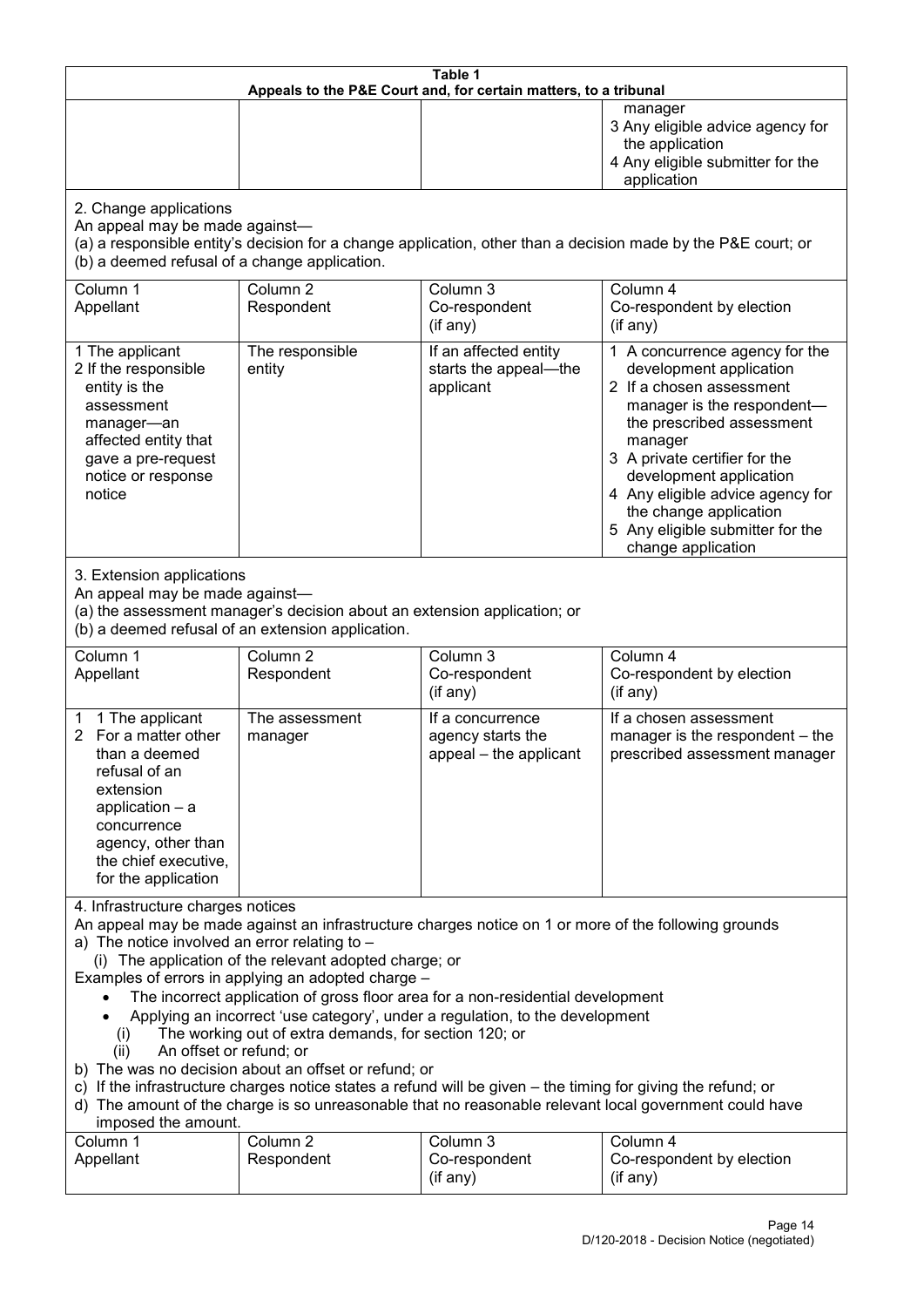| Table 1<br>Appeals to the P&E Court and, for certain matters, to a tribunal                                                                                                    |                                                                                                                                                       |                                       |                                                                                                                                                                                                                        |  |
|--------------------------------------------------------------------------------------------------------------------------------------------------------------------------------|-------------------------------------------------------------------------------------------------------------------------------------------------------|---------------------------------------|------------------------------------------------------------------------------------------------------------------------------------------------------------------------------------------------------------------------|--|
| The person given the<br>Infrastructure charges<br>notice                                                                                                                       | The local government<br>that gave the<br>infrastructure charges                                                                                       |                                       |                                                                                                                                                                                                                        |  |
| notice<br>5. Conversion applications<br>An appeal may be made against-<br>(a) the refusal of a conversion application; or<br>(b) a deemed refusal of a conversion application. |                                                                                                                                                       |                                       |                                                                                                                                                                                                                        |  |
| Column 1<br>Appellant                                                                                                                                                          | Column <sub>2</sub><br>Respondent                                                                                                                     | Column 3<br>Co-respondent<br>(if any) | Column 4<br>Co-respondent by election<br>(if any)                                                                                                                                                                      |  |
| The applicant                                                                                                                                                                  | The local government<br>to which the conversion<br>application was made                                                                               | $\blacksquare$                        |                                                                                                                                                                                                                        |  |
| 6. Enforcement notices                                                                                                                                                         | An appeal may be made against the decision to give an enforcement notice.                                                                             |                                       |                                                                                                                                                                                                                        |  |
| Column <sub>1</sub><br>Appellant                                                                                                                                               | Column <sub>2</sub><br>Respondent                                                                                                                     | Column 3<br>Co-respondent<br>(if any) | Column 4<br>Co-respondent by election<br>(if any)                                                                                                                                                                      |  |
| The person given the<br>enforcement notice                                                                                                                                     | The enforcement<br>authority                                                                                                                          |                                       | If the enforcement authority is<br>not the local government for<br>the premises in relation to which<br>the offence is alleged to have<br>happened-the local<br>government                                             |  |
| Table 2                                                                                                                                                                        |                                                                                                                                                       |                                       |                                                                                                                                                                                                                        |  |
|                                                                                                                                                                                |                                                                                                                                                       |                                       |                                                                                                                                                                                                                        |  |
| 1. Appeals from tribunal<br>section 252, on the ground of-<br>(b) jurisdictional error.                                                                                        | An appeal may be made against a decision of a tribunal, other than a decision under<br>(a) an error or mistake in law on the part of the tribunal; or | Appeals to the P&E Court only         |                                                                                                                                                                                                                        |  |
| Column 1<br>Appellant                                                                                                                                                          | Column <sub>2</sub><br>Respondent                                                                                                                     | Column 3<br>Co-respondent<br>(if any) | Column 4<br>Co-respondent by election<br>(if any)                                                                                                                                                                      |  |
| A party to the<br>proceedings for the<br>decision                                                                                                                              | The other party to the<br>proceedings for the<br>decision                                                                                             |                                       | $\qquad \qquad \blacksquare$                                                                                                                                                                                           |  |
| 2. Eligible submitter appeals<br>(b) a variation request.                                                                                                                      | application, to the extent that the decision relates to-                                                                                              |                                       | An appeal may be made against the decision to give a development approval, or an approval for a change<br>(a) any part of the development application for the development approval that required impact assessment; or |  |
| Column 1<br>Appellant                                                                                                                                                          | Column <sub>2</sub><br>Respondent                                                                                                                     | Column 3<br>Co-respondent<br>(if any) | Column 4<br>Co-respondent by election<br>(if any)                                                                                                                                                                      |  |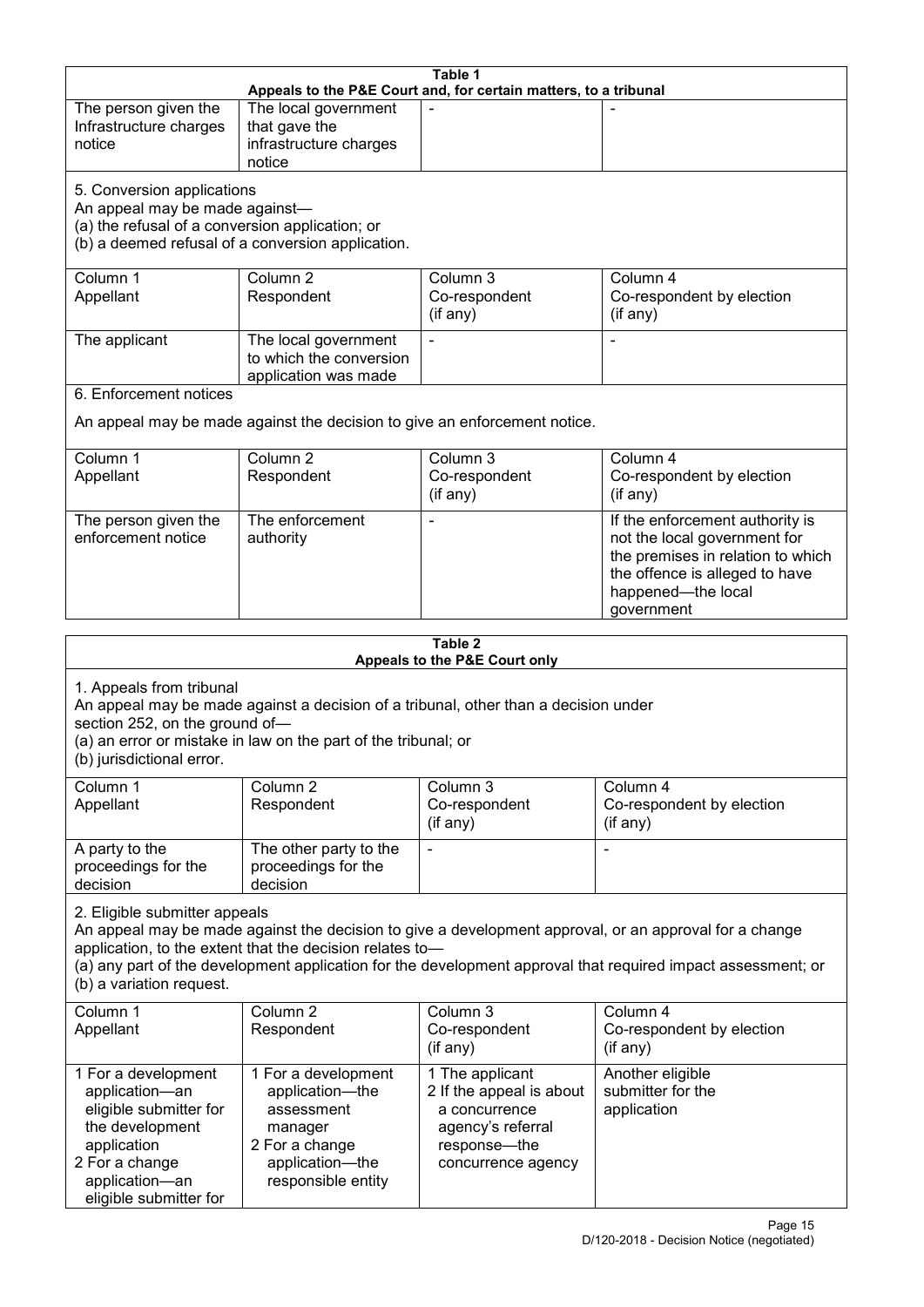| Table 2<br>Appeals to the P&E Court only                                                                                                                                                                                                                                                                                                                                                                           |                                                                                                                                                                                                      |                                                                                                                         |                                                                                        |  |
|--------------------------------------------------------------------------------------------------------------------------------------------------------------------------------------------------------------------------------------------------------------------------------------------------------------------------------------------------------------------------------------------------------------------|------------------------------------------------------------------------------------------------------------------------------------------------------------------------------------------------------|-------------------------------------------------------------------------------------------------------------------------|----------------------------------------------------------------------------------------|--|
| the change<br>application                                                                                                                                                                                                                                                                                                                                                                                          |                                                                                                                                                                                                      |                                                                                                                         |                                                                                        |  |
| 3. Eligible submitter and eligible advice agency appeals<br>An appeal may be made against a provision of a development approval, or failure to<br>include a provision in the development approval, to the extent the matter relates to-<br>(a) any part of the development application or the change application, for the development approval, that<br>required impact assessment; or<br>(b) a variation request. |                                                                                                                                                                                                      |                                                                                                                         |                                                                                        |  |
| Column 1<br>Appellant                                                                                                                                                                                                                                                                                                                                                                                              | Column <sub>2</sub><br>Respondent                                                                                                                                                                    | Column 3<br>Co-respondent<br>(if any)                                                                                   | Column 4<br>Co-respondent by election<br>(if any)                                      |  |
| 1 For a development<br>application-an<br>eligible submitter for<br>the development<br>application<br>2 For a change<br>application-an<br>eligible submitter for<br>the change<br>application<br>3 An eligible advice<br>agency for the<br>development<br>application or change<br>application                                                                                                                      | 1 For a development<br>application-the<br>assessment<br>manager<br>2 For a change<br>application-the<br>responsible entity                                                                           | 1 The applicant<br>2 If the appeal is about<br>a concurrence<br>agency's referral<br>response-the<br>concurrence agency | Another eligible submitter for the<br>application                                      |  |
| 4. Compensation claims<br>An appeal may be made against-                                                                                                                                                                                                                                                                                                                                                           | (a) a decision under section 32 about a compensation claim; or<br>(b) a decision under section 265 about a claim for compensation; or<br>(c) a deemed refusal of a claim under paragraph (a) or (b). |                                                                                                                         |                                                                                        |  |
| Column 1<br>Appellant                                                                                                                                                                                                                                                                                                                                                                                              | Column <sub>2</sub><br>Respondent                                                                                                                                                                    | Column 3<br>Co-respondent<br>(if any)                                                                                   | Column 4<br>Co-respondent by election<br>(if any)                                      |  |
| A person dissatisfied<br>with the decision                                                                                                                                                                                                                                                                                                                                                                         | The local<br>government to which<br>the claim was made                                                                                                                                               |                                                                                                                         |                                                                                        |  |
| 5. Registered premises                                                                                                                                                                                                                                                                                                                                                                                             |                                                                                                                                                                                                      | An appeal may be made against a decision of the Minister under chapter 7, part 4.                                       |                                                                                        |  |
| Column 1<br>Appellant                                                                                                                                                                                                                                                                                                                                                                                              | Column <sub>2</sub><br>Respondent                                                                                                                                                                    | Column 3<br>Co-respondent<br>(if any)                                                                                   | Column 4<br>Co-respondent by election<br>(if any)                                      |  |
| 1 A person given a<br>decision notice about<br>the decision<br>2 If the decision is to<br>register premises or<br>renew the<br>registration of<br>premises-an owner<br>or occupier of<br>premises in the<br>affected area for the<br>registered premises<br>who is dissatisfied<br>with the decision                                                                                                               | The Minister                                                                                                                                                                                         |                                                                                                                         | If an owner or occupier starts the<br>appeal – the owner of the<br>registered premises |  |